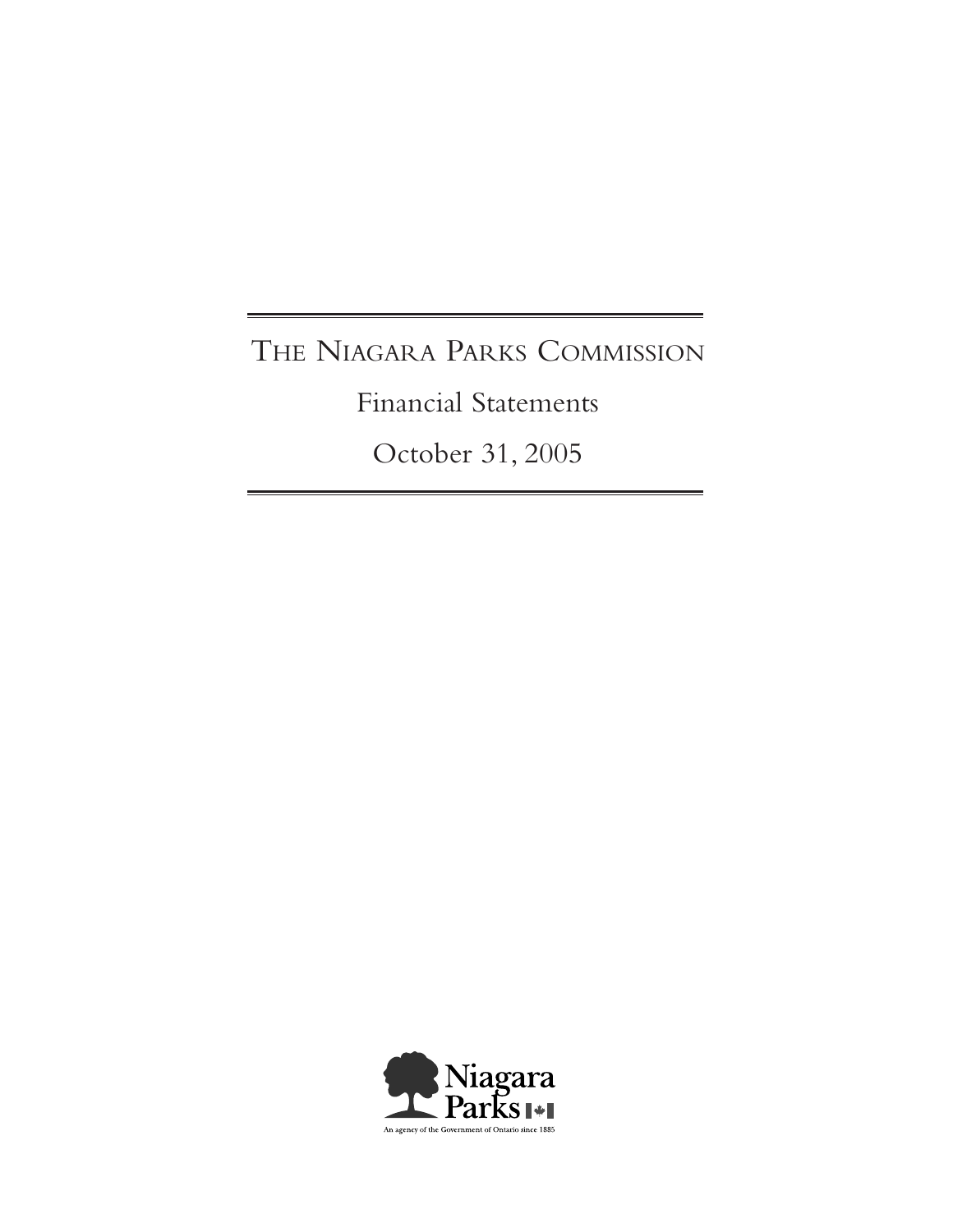## **Table of Contents**

| Statement of Equity  Statement 2 3    |  |
|---------------------------------------|--|
|                                       |  |
| Statement of Cash Flows  Statement 45 |  |
|                                       |  |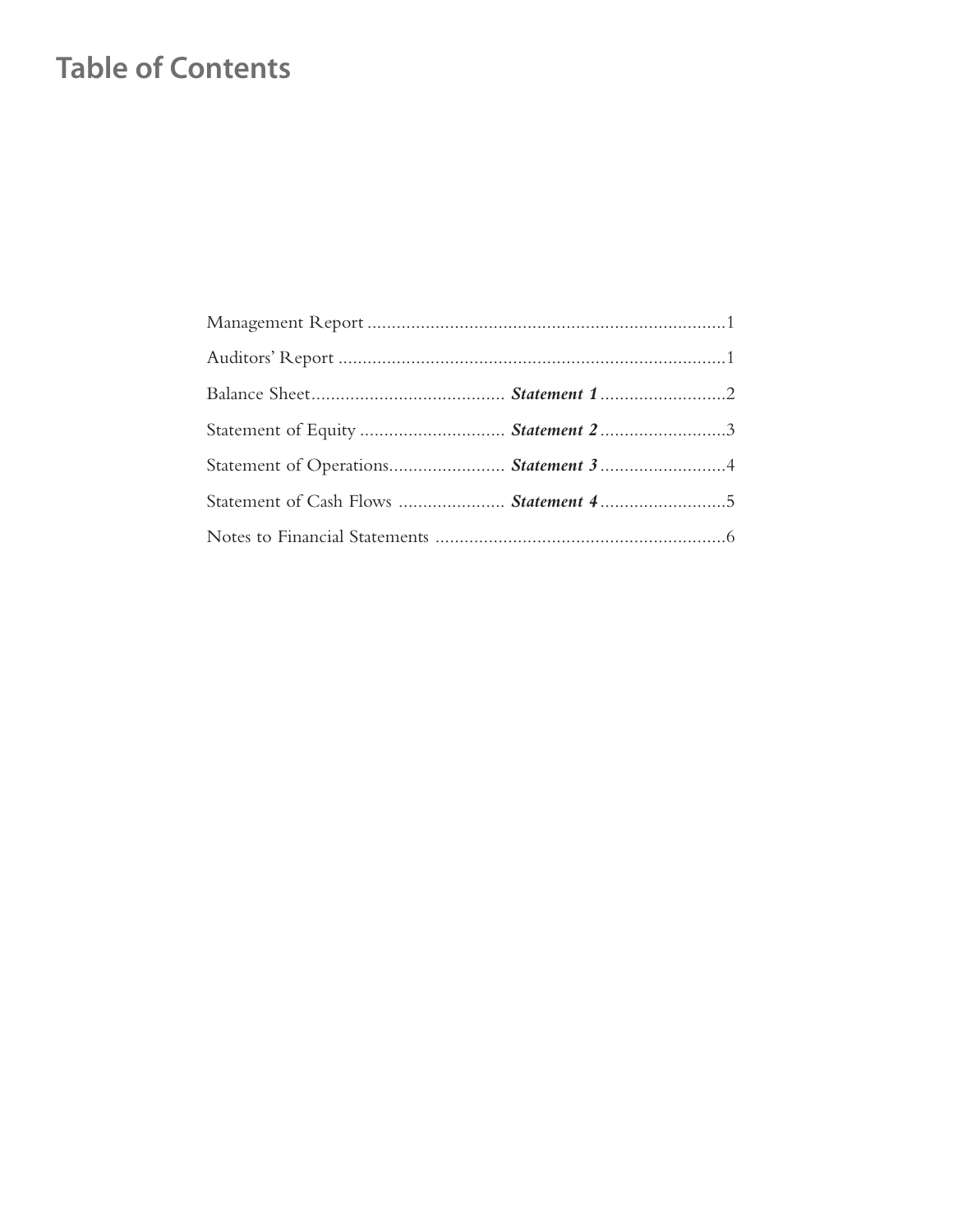## **The Niagara Parks Commission**

### MANAGEMENT REPORT

The accompanying financial statements are the responsibility of the management of The Niagara Parks Commission.

These financial statements have been prepared by management in accordance with Canadian generally accepted accounting policies. Financial statements are not precise since they include certain amounts based on estimates and judgements.Management has determined such amounts on a reasonable basis in order to ensure that the financial statements are presented fairly, in all material respects.

The Commission maintains a system of internal accounting and administrative control that is designed to provide reasonable assurance the financial information is relevant, reliable and accurate and that the Commission's assets are properly accounted for and adequately safeguarded.

The Commission is responsible for ensuring that management fulfills its responsibilities for financial reporting and is ultimately responsible for reviewing and approving the financial statements.

The Commission meets periodically with management to discuss internal controls over the financial reporting process, auditing matters and financial reporting issues, and to satisfy itself that each party is properly discharging its responsibilities.

The financial statements have been audited by Crawford, Smith and Swallow Chartered Accountants LLP, the external auditors, in accordance with Canadian generally accepted auditing standards on behalf of the Commission, the Minister of Tourism and the Auditor General. Crawford, Smith and Swallow Chartered Accountants LLP has full and free access to the records of the Commission.

John A. M. Kernahan General Manager December 16, 2005

)oneal

Neil McDougall, CMA Senior Director, Corporate Services December 16, 2005

### AUDITORS' REPORT

### *ToThe Niagara Parks Commission, the Minister of Tourism and the Auditor General*

Pursuant to the Niagara Parks Act which provides that The Niagara Parks Commission, an agency of the Crown, shall be audited by the Auditor General or an auditor designated by the Lieutenant Governor in Council, we have audited the balance sheet of The Niagara Parks Commission as at October 31, 2005 and the statements of operations, equity and cash flows for the year then ended. These financial statements are the responsibility of management. Our responsibility is to express an opinion on these financial statements based on our audit.

We conducted our audit in accordance with Canadian generally accepted auditing standards.Those standards require that we plan and perform an audit to obtain reasonable assurance whether the financial statements are free of material misstatement. An audit includes examining, on a test basis, evidence supporting the amounts and disclosures in the financial statements. An audit also includes assessing the accounting principles used and significant estimates made by management, as well as evaluating the overall financial statement presentation.

In our opinion, these financial statements present fairly, in all material respects, the financial position of the Commission as at October 31, 2005 and the results of its operations and its cash flows for the year then ended in accordance with Canadian generally accepted accounting principles.

Crowfor, ani Slucent

Crawford, Smith and Swallow Chartered Accountants LLP December 16, 2005, Niagara Falls, Ontario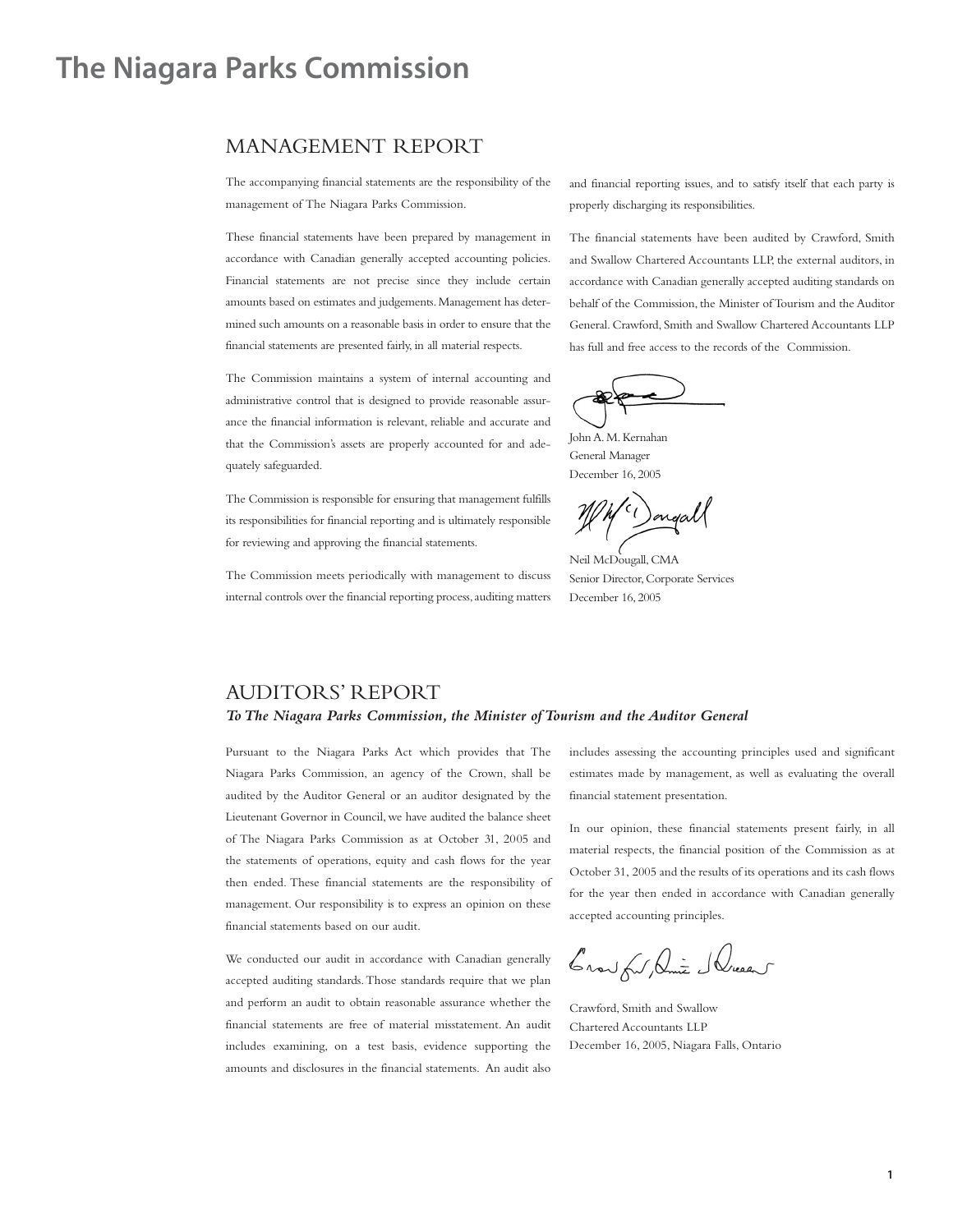### STATEMENT 1

|                                | 146,671                   | 137,921 |
|--------------------------------|---------------------------|---------|
| Fixed Assets - note 2          | 131,828                   | 128,990 |
|                                | 14,843                    | 8,931   |
| Prepaid expenses               | 529                       | 604     |
| Maintenance and other supplies | 1,115                     | 1,085   |
| Saleable merchandise           | 3,531                     | 4,202   |
| Inventories                    |                           |         |
| Accounts receivable            | 1,946                     | 2,150   |
| Cash                           | 7,722                     | 890     |
| <b>Current Assets</b>          |                           |         |
|                                | \$                        | \$      |
| Assets                         | 2005                      | 2004    |
|                                | (In thousands of dollars) |         |

### **Liabilities and Equity**

### **Current Liabilities**

|                                        | 146,671 | 137,921 |
|----------------------------------------|---------|---------|
| <b>Equity</b> – Statement 2            | 129,898 | 126,817 |
| Contingencies - note 7                 |         |         |
| <b>Commitments</b> - note 6            |         |         |
| Post-Employment Benefits - note 4      | 3,116   | 2,976   |
| Long-Term Financing - note 3           | 4,022   | 64      |
|                                        |         |         |
|                                        | 9,635   | 8,064   |
| Current portion of long-term financing | 1,339   | 86      |
| Accrued payroll                        | 1,800   | 1,579   |
| Accounts payable                       | 6,496   | 4,349   |
| Bank overdraft - note 5                |         | 2,050   |
|                                        |         |         |

see accompanying notes

Signed on behalf of the Commission:

 $\sqrt{1}$  Chairman \_\_\_\_\_\_\_\_\_\_\_\_\_\_\_\_\_\_\_\_\_\_\_\_\_\_\_\_\_\_\_ Commissioner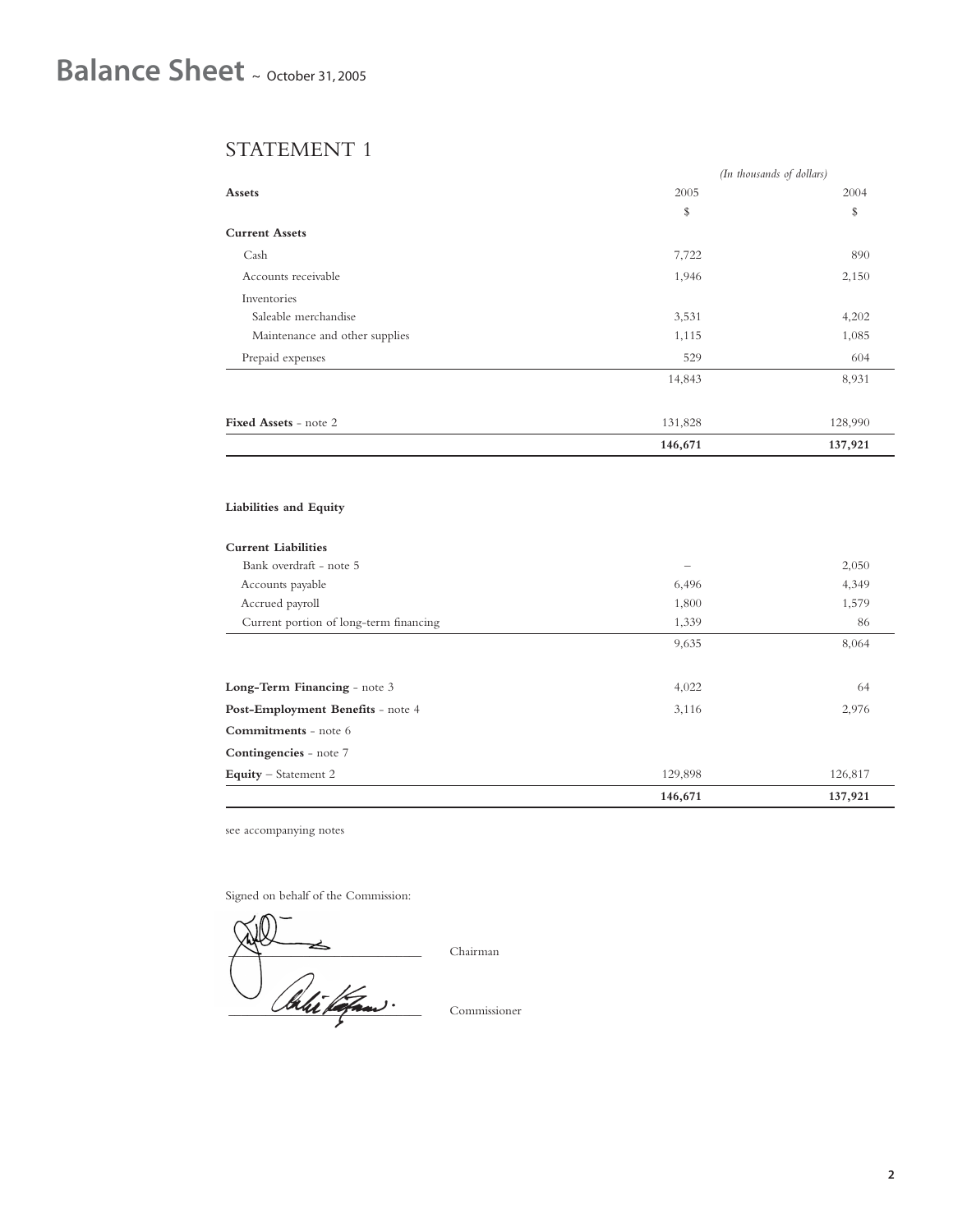# Statement of Equity ~ for the year ended October 31, 2005

### STATEMENT 2

|                                       | (In thousands of dollars) |         |
|---------------------------------------|---------------------------|---------|
|                                       | 2005                      | 2004    |
|                                       | \$                        | \$      |
| Equity, Beginning of Year             | 126,817                   | 123,019 |
| Net Income for the Year - Statement 3 | 3,081                     | 3,798   |
| Equity, End of Year                   | 129,898                   | 126,817 |

see accompanying notes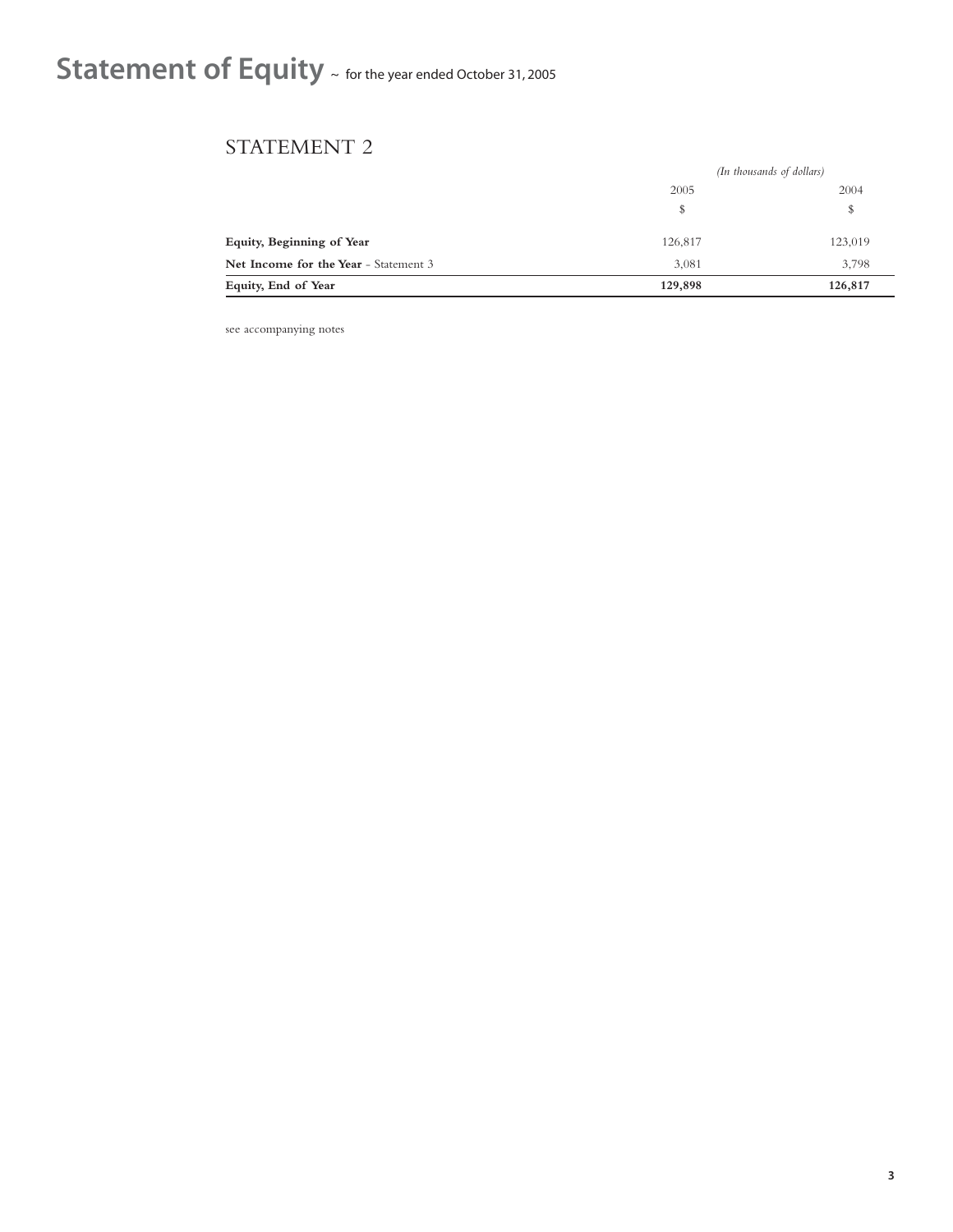# Statement of Operations  $\sim$  for the year ended October 31, 2005

## STATEMENT 3

|                                               | (In thousands of dollars) |         |
|-----------------------------------------------|---------------------------|---------|
|                                               | 2005                      | 2004    |
|                                               | \$                        | \$      |
| Income                                        |                           |         |
| Gift shops, restaurants and attractions       | 69,871                    | 69,397  |
| Land rent                                     | 5,806                     | 5,659   |
| Commissions, rentals and fees                 | 3,067                     | 2,765   |
| Premium on United States funds - net          | 472                       | 460     |
| Gain (loss) on disposal of fixed assets - net | 33                        | (1,979) |
| Sundry income                                 | 43                        | 51      |
|                                               | 79,292                    | 76,353  |
| <b>Expenses</b>                               |                           |         |
| Gift shops, restaurants and attractions       |                           |         |
| Cost of goods sold                            | 13,497                    | 13,446  |
| Operating expenses                            | 29,723                    | 27,698  |
| Maintenance                                   | 11,977                    | 11,365  |
| Administrative and police                     | 10,140                    | 9,519   |
| Marketing and promotion                       | 3,087                     | 2,871   |
|                                               | 68,424                    | 64,899  |
| Net Income for the Year before                |                           |         |
| <b>Undernoted Items</b>                       | 10,868                    | 11,454  |
| Other Items                                   |                           |         |
| Interest expense - net - note 8               | 277                       | 471     |
| Depreciation - note 9                         | 7,510                     | 7,185   |
|                                               | 7,787                     | 7,656   |
| Net Income for the Year                       | 3,081                     | 3,798   |

see accompanying notes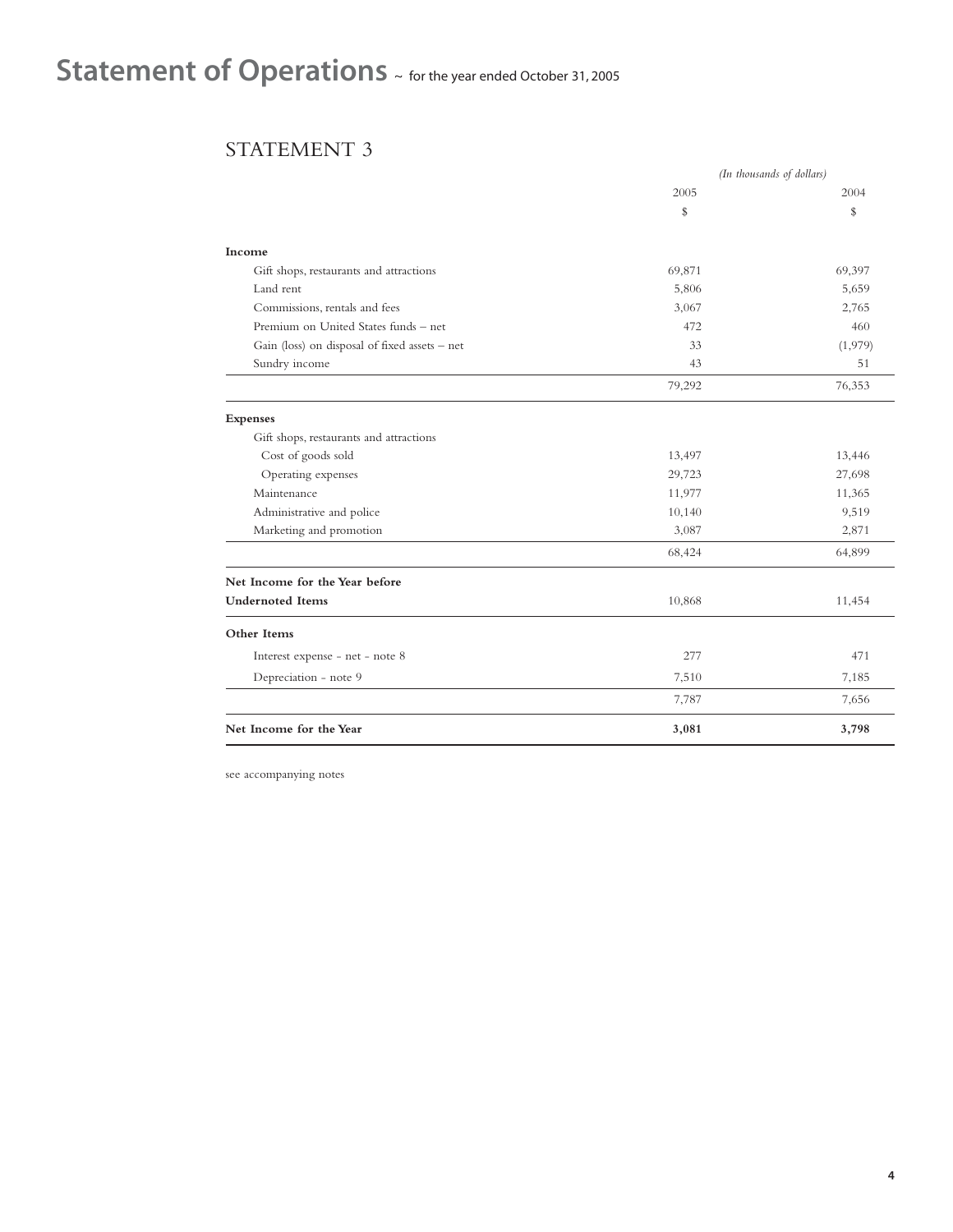# Statement of Cash Flows ~ for the year ended October 31, 2005

### STATEMENT 4

|                                                         | (In thousands of dollars) |          |
|---------------------------------------------------------|---------------------------|----------|
|                                                         | 2005                      | 2004     |
|                                                         | \$                        | \$       |
| <b>Operating Activities</b>                             |                           |          |
| Net income for the year                                 | 3,081                     | 3,798    |
| Charges against income not requiring an outlay of funds |                           |          |
| - post employment benefits                              | 345                       | 388      |
| - depreciation                                          | 7,510                     | 7,185    |
| - loss (gain) on disposal of fixed assets - net         | (33)                      | 1,979    |
|                                                         | 10,903                    | 13,350   |
| Net change in non-cash working capital balances related |                           |          |
| to operations - note 12                                 | 3,288                     | 1,026    |
| Funds provided by operating activities                  | 14,191                    | 14,376   |
| <b>Investing Activities</b>                             |                           |          |
| Fixed asset acquisitions                                | (10, 352)                 | (3,850)  |
| Proceeds on sale of fixed assets                        | 37                        | 22       |
| Funds used by investing activities                      | (10, 315)                 | (3,828)  |
| <b>Financing Activities</b>                             |                           |          |
| Decrease in bank loan                                   |                           | (13,000) |
| Net increase (decrease) in long-term financing          | 5,211                     | 46       |
| Cash outlay related to post-employment benefits         | (205)                     | (343)    |
| Funds provided (used) by financing activities           | 5,006                     | (13,297) |
| Increase (Decrease) in Cash Position                    | 8,882                     | (2,749)  |
| Cash Position (Deficiency), Beginning of Year           | (1,160)                   | 1,589    |
| Cash Position (Deficiency), End of Year                 | 7,722                     | (1, 160) |
|                                                         |                           |          |
| Cash Position (Deficiency) Composed of:                 |                           |          |
| Cash                                                    | 7,722                     | 890      |
| Bank overdraft                                          |                           | (2,050)  |
|                                                         | 7,722                     | (1, 160) |

see accompanying notes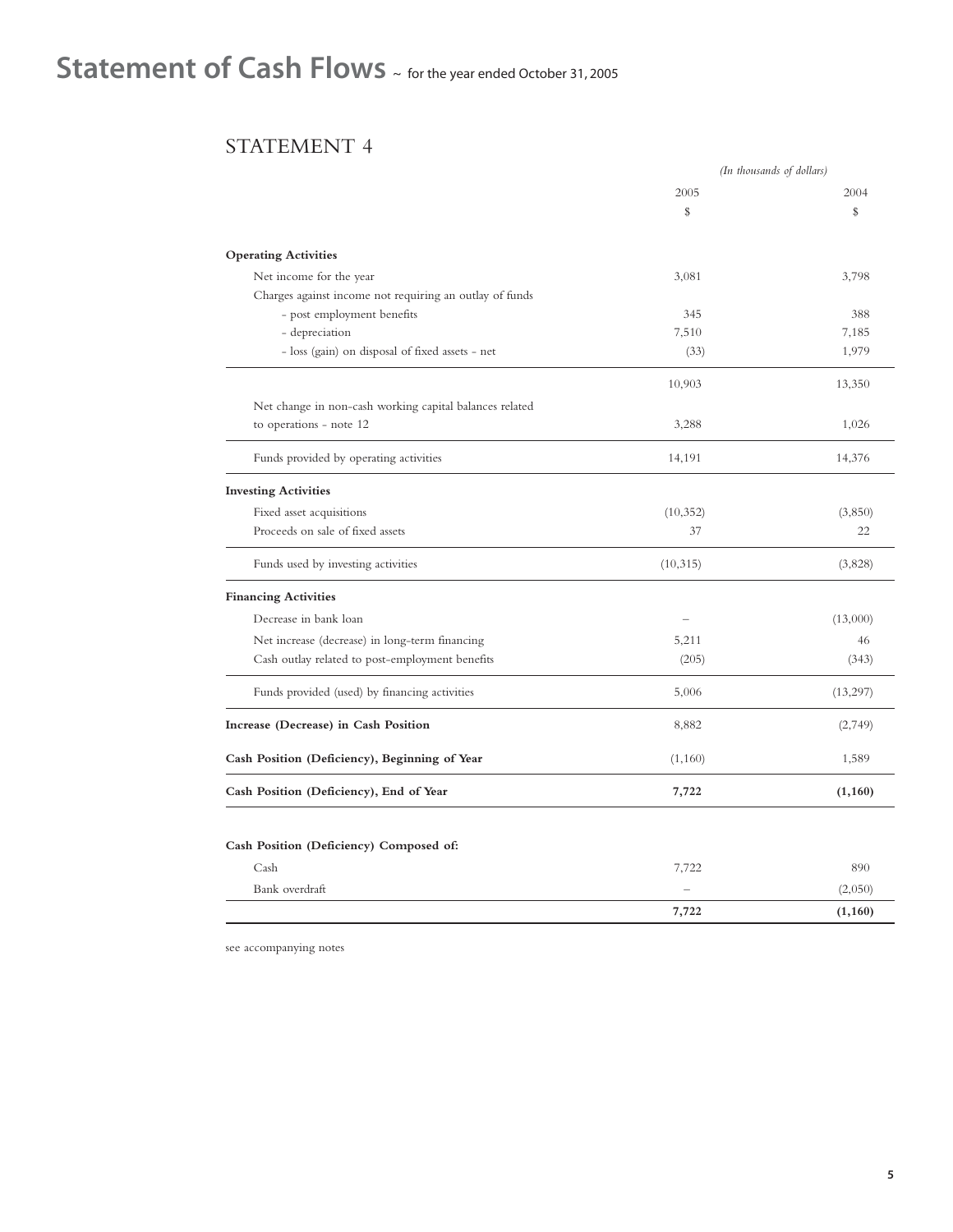### **1. Significant Accounting Policies**

#### Basis of accounting

The financial statements of The Niagara Parks Commission (the "Commission") are the representations of management prepared in accordance with Canadian generally accepted accounting principles, consistently applied. Because a precise determination of many assets and liabilities is dependent upon future events, the preparation of periodic financial statements necessarily involves the use of estimates and approximations.These have been made using careful judgement in the light of available information.The financial statements have, in management's opinion, been properly prepared within reasonable limits of materiality and within the framework of the accounting policies summarized below:

#### Inventories

Inventories of saleable merchandise are valued at the lower of average cost and net realizable value.

### Fixed assets

All fixed assets are recorded at cost. Depreciation has been recorded using the straight-line method, with rates from 2.5 to 20 per cent for buildings, roadways and structures, 10 to 25 per cent for equipment and furnishings and from 8 to 40 per cent for vehicles.

### Foreign currency translation

These financial statements are presented in Canadian dollars.Assets and liabilities denominated in foreign currencies are translated at the exchange rates in effect at the balance sheet date. Gains and losses on translation are reflected in net earnings of the period.

|                           |         | Accumulated  |         |         |
|---------------------------|---------|--------------|---------|---------|
|                           | Cost    | Depreciation | 2005    | 2004    |
|                           | \$      | \$           | \$      | \$      |
| Land                      | 13,555  |              | 13,555  | 13,555  |
| Land improvements         | 17,091  |              | 17,091  | 17,091  |
| Buildings, roadways       |         |              |         |         |
| and structures            | 148,911 | 58,945       | 89,966  | 88,581  |
| Equipment and furnishings | 31,155  | 21,530       | 9,625   | 8,225   |
| Vehicles                  | 8,024   | 7,294        | 730     | 759     |
|                           | 218,736 | 87,769       | 130,967 | 128,211 |
| Capital works in progress | 861     |              | 861     | 779     |
|                           | 219,597 | 87,769       | 131,828 | 128,990 |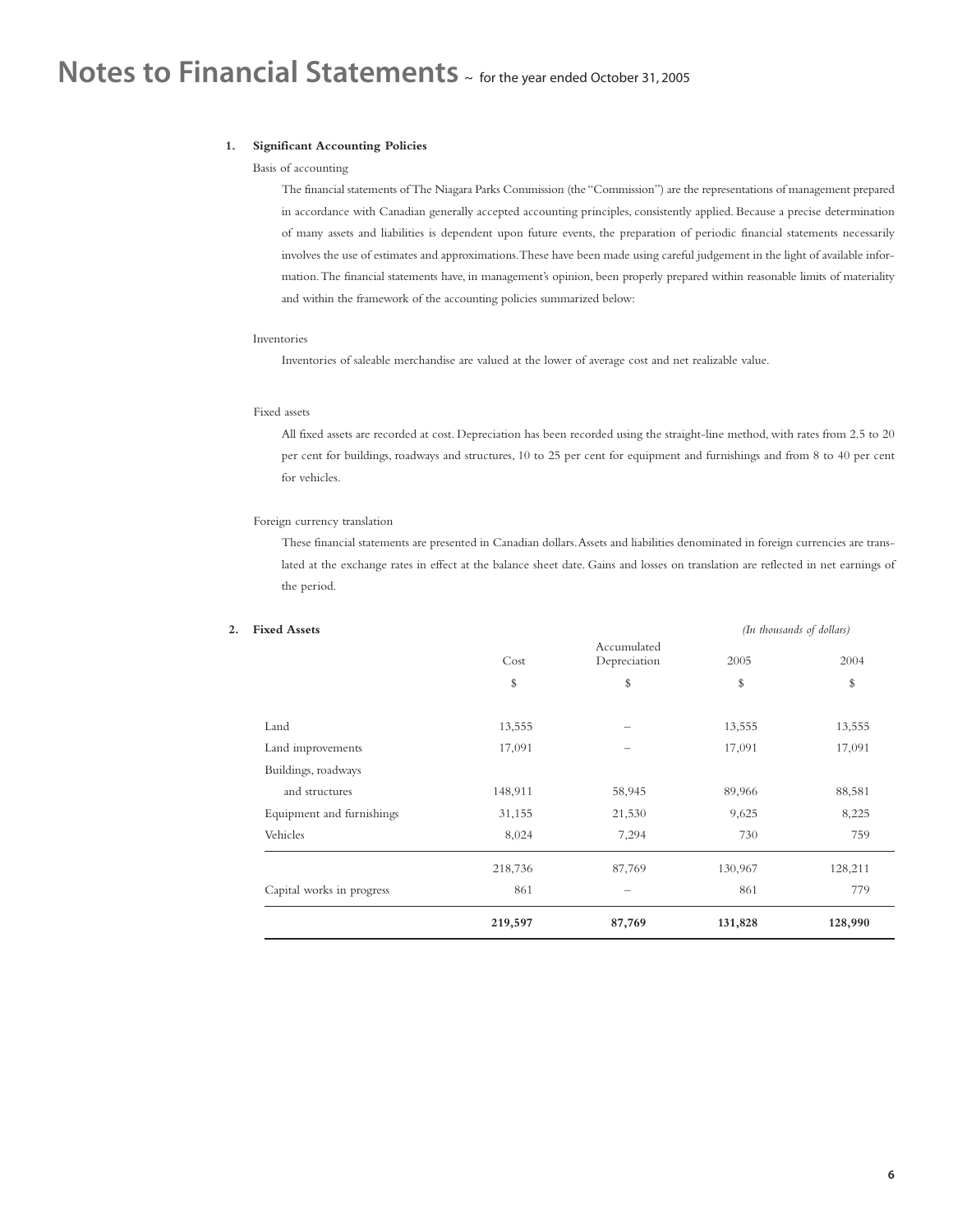## Notes to Financial Statements  $\sim$  for the year ended October 31, 2005

## **3. Long-Term Financing** *(In thousands of dollars)* 2005 2004  $\frac{1}{2}$   $\frac{1}{2}$   $\frac{1}{2}$   $\frac{1}{2}$   $\frac{1}{2}$   $\frac{1}{2}$   $\frac{1}{2}$   $\frac{1}{2}$   $\frac{1}{2}$   $\frac{1}{2}$   $\frac{1}{2}$   $\frac{1}{2}$   $\frac{1}{2}$   $\frac{1}{2}$   $\frac{1}{2}$   $\frac{1}{2}$   $\frac{1}{2}$   $\frac{1}{2}$   $\frac{1}{2}$   $\frac{1}{2}$   $\frac{1}{2}$   $\frac{1}{2}$  Fixed rate term loan requiring principal payments of \$1,000,000 per annum, bearing interest at 4.01% through to December, 2009 5,000 – The Commission has an obligation under capital lease, bearing interest of nil, requiring monthly payments of \$ 87,793 to October, 2006, secured by equipment with a net book value of \$ 365,411 <sup>298</sup> The Commission has an obligation under capital lease, bearing interest of nil, requiring monthly payments of \$ 2,779 to March, 2007, secured by equipment with a net book value of \$ 70,4671 44 76 The Commission has an obligation under capital lease, bearing interest of nil, requiring monthly payments of \$ 875 to September, 2007, secured by equipment with a net book value of  $$ 25,142$  19 30 The Commission has an obligation under capital lease, bearing interest of nil, requiring monthly payments of \$ 5,279 to August, 2005, secured by equipment with a net book value of  $\$95,188$   $-$  44 5,361 150 Less portion due within one year 1,339 86

The principal payments of the long-term financing obligations are due in the following fiscal periods:

| (In thousands of dollars) |
|---------------------------|
| \$                        |
| 1,339                     |
| 1,022                     |
| 1,000                     |
| 1,000                     |
| 1,000                     |
|                           |

#### **4. Post-Employment Benefits**

The Commission provides a defined employee future benefit, payable on termination to certain full-time employees with a minimum of five years of service.The benefit is calculated on the basis of one week's remuneration, at the time of termination, for every year of full-time service provided to the Commission to a maximum of 26 weeks.The accrued benefit liability as at October 31, 2005 is \$ 3,115,931 (2004 - \$ 2,955,587).

As a result of an actuarial valuation conducted in 2004 for the year ending October 31, 2004, it was determined that an actuarial loss of \$ 65,577 existed.The actual obligation as at October 31, 2005 is \$ 3,181,508 (2004 - \$ 3,021,164). Since the actuarial loss is less than 10% of the actual obligation, no minimum amortization has been recorded for the year.

The Commission requires that an actuarial valuation of the post employment benefits be conducted every three years. Therefore, the next valuation required would be for the year ending October 31, 2007.

See note 11 for other post-employment benefits.

**4,022 64**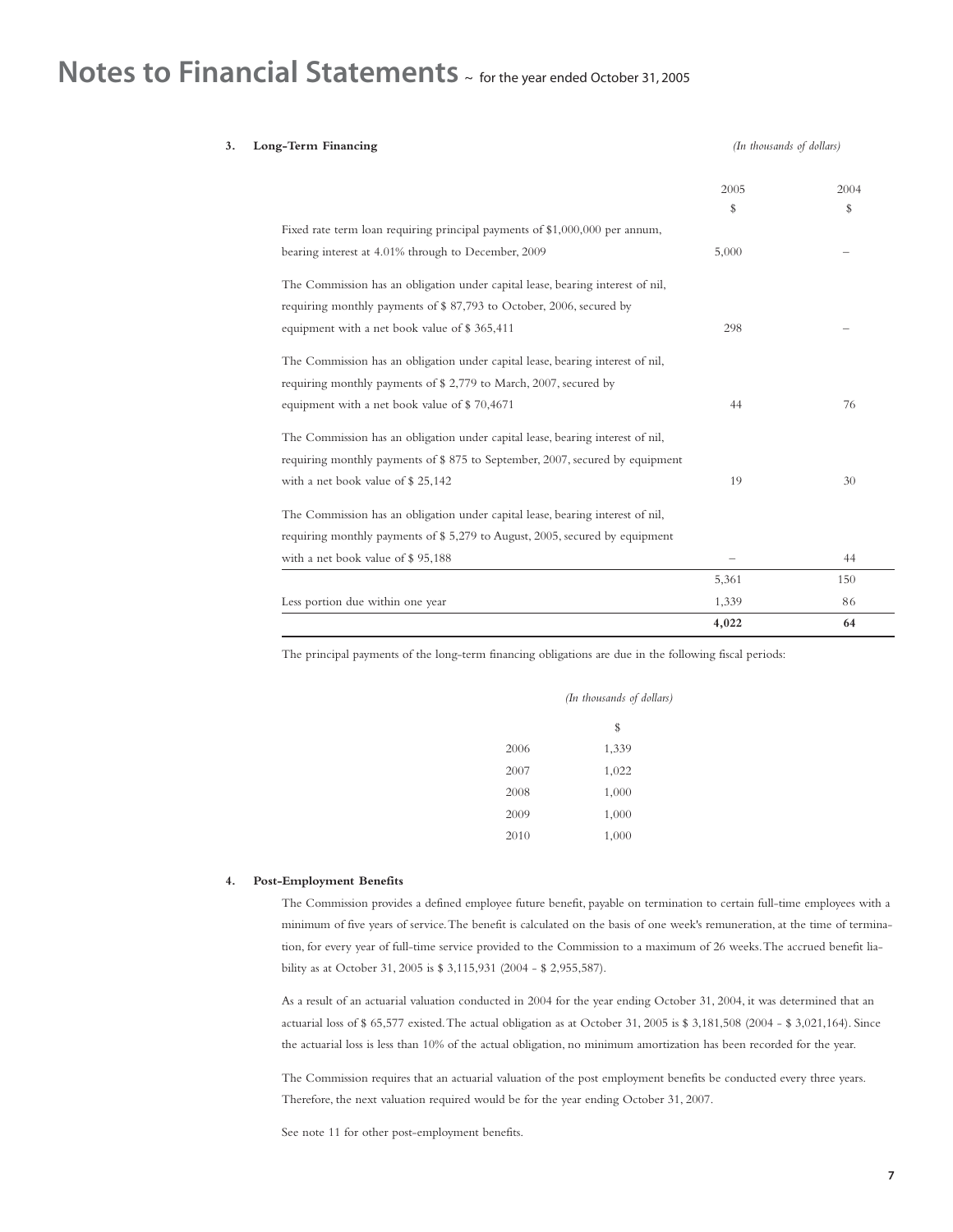## **Notes to Financial Statements** ~ for the year ended October 31, 2005

### **4. Post-Employment Benefits cont'd.**

| Defined Benefit Plan Information                   | (In thousands of dollars) |       |
|----------------------------------------------------|---------------------------|-------|
|                                                    | 2005                      | 2004  |
|                                                    | \$                        | \$    |
| Employee benefit plan assets                       |                           |       |
| Employee benefit plan liabilities                  | 3,116                     | 2,976 |
| Employee benefit plan deficit                      | 3,116                     | 2,976 |
| Benefit obligation recognized on the balance sheet |                           |       |
| Benefit obligation, beginning of year              | 2,976                     | 2,931 |
| Expense for the year                               | 345                       | 388   |
| Benefits paid during the year                      | (205)                     | (343) |
| Benefit obligation, end of year                    | 3,116                     | 2,976 |

The main actuarial assumptions applied in the valuation of the defined benefit plan are as follows:

**Interest (Discount) Rate** - The accrued obligation and the expense for the year were determined using a discount rate of 6%. **Salary Levels** - Future salary and wage levels were assumed to increase at 4% per annum.

### **5. Credit Facilities**

The credit facilities, which have a maximum borrowing capacity of \$ 15,000,000, provide for two types of loans.There is a variable rate option with a rate which varies with the Bank of Montreal's prime rate and there is a fixed rate operating loan facility available for terms of 30/60/90/180 or 364 days at rates which are set relative to Banker's Acceptance rates.

### **6. Commitments**

The Commission is committed to spending approximately \$ 1,177,000 on capital projects in the next year.

### **7. Contingencies**

The Commission is in litigation pertaining to certain claims for which the likelihood of loss is not determinable and the amount not reasonably estimable. Accordingly, no provision for these claims is reflected in the financial statements.

| <b>Interest Expense</b> | (In thousands of dollars) |      |
|-------------------------|---------------------------|------|
|                         | 2005                      | 2004 |
|                         | \$                        | \$   |
| Interest income         | (64)                      | (56) |
| Loan interest expense   | 341                       | 527  |
|                         | 277                       | 471  |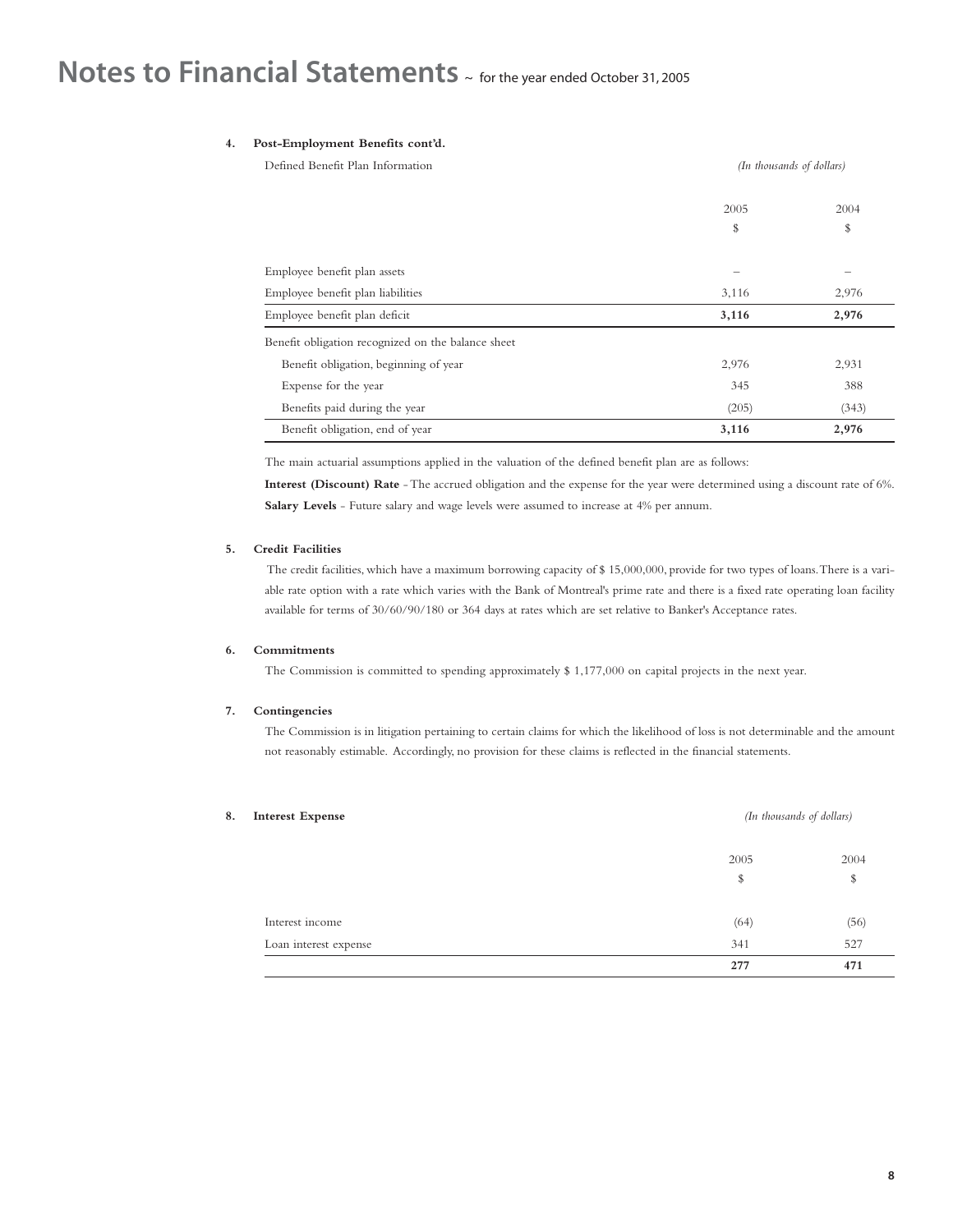## **Notes to Financial Statements** ~ for the year ended October 31, 2005

| 9. Depreciation                             | (In thousands of dollars) |       |
|---------------------------------------------|---------------------------|-------|
|                                             | 2005                      | 2004  |
|                                             | \$                        | \$    |
| Depreciation of income producing assets     | 4,399                     | 4,003 |
| Depreciation of non-income producing assets | 3,111                     | 3,182 |
|                                             | 7,510                     | 7,185 |

### **10. Operating Leases**

The Commission leases vehicles, equipment and premises under operating leases expiring in various years through 2009. The total obligation under operating leases amounts to approximately \$ 806,073.

Future payments for each of the next four years are as follows:

|      | (In thousands of dollars) |
|------|---------------------------|
|      | \$                        |
| 2006 | 270                       |
| 2007 | 257                       |
| 2008 | 178                       |
| 2009 | 101                       |

### **11. Other Post-Employment Benefits**

The Commission provides pension benefits for all its permanent employees (and to nonpermanent employees who elect to participate) through the Public Service Pension Fund (PSPF) and the Ontario Public Service Employees' Union Pension Fund (OPSEU Pension Fund).These are multi-employer plans established by the Province of Ontario.These plans are accounted for as defined contribution plans, as the Commission has insufficient information to apply defined benefit plan accounting to these pension plans.

The Commission's obligations related to the PSPF and OPSEU Pension Fund was \$ 1,404,290 (2004 - \$ 1,368,059) and is included in the administrative and general expenses in the Statement of Operations.

The cost of post-employment, non-pension benefits are paid by the Management Board Secretariat and are not included in the Statement of Operations.

See note 4 for details on the Commission's post employment benefits.

### **12. Statement of Cash Flows**

Changes in working capital components include:

| 2,368 | (318) |
|-------|-------|
| 75    | (265) |
| 641   | 1,004 |
| 204   | 605   |
| \$    | \$    |
| 2005  | 2004  |
|       |       |
|       |       |

*(In thousands of dollars)*